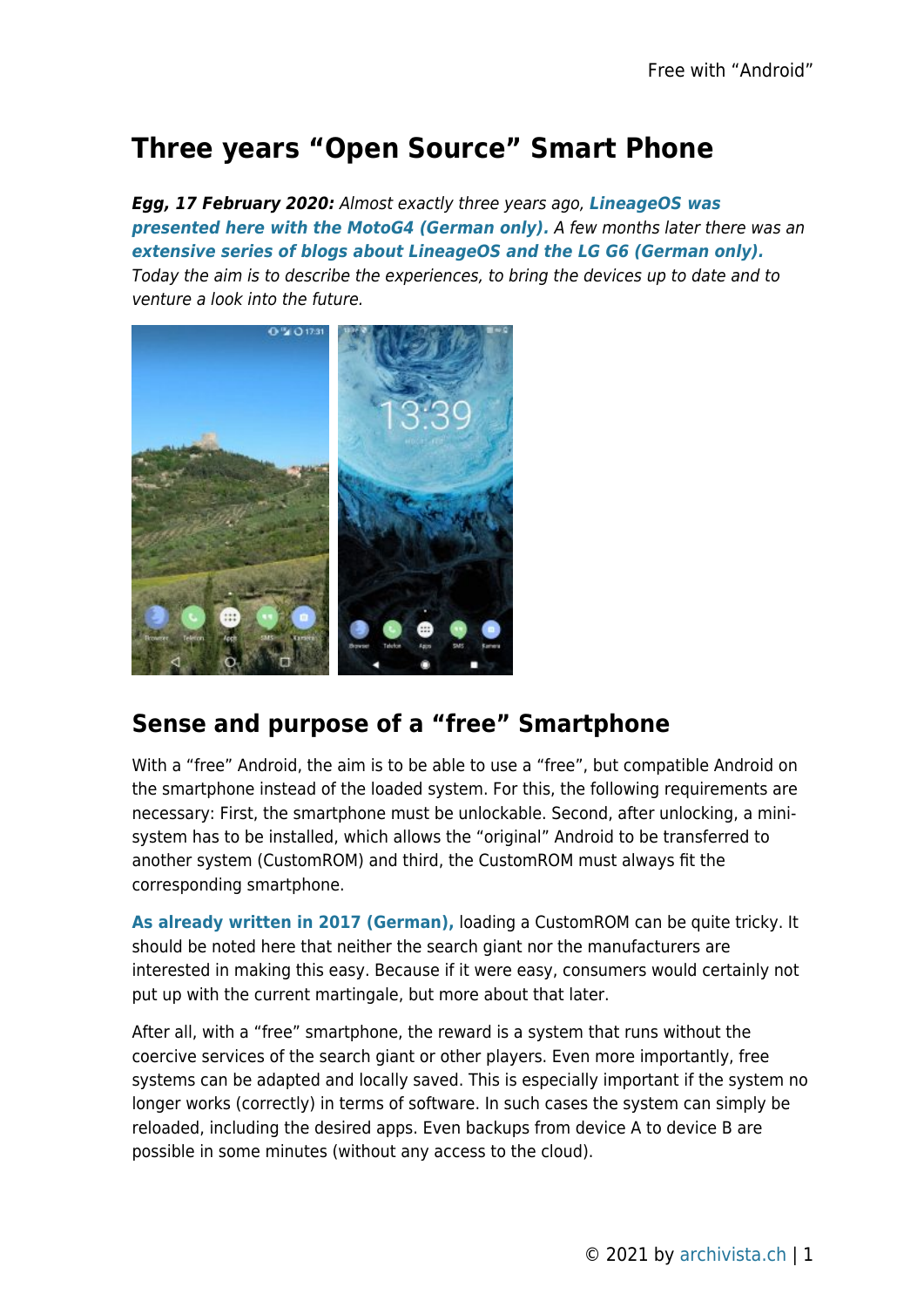# **Mixed experience with [LineageOS](https://www.lineageos.org/)**

The decision to use LineageOS three years ago was based on the premise that LineageOS was about to become the best CustomROM for Android. The prospects for this were good, as LineageOS was based on the best-known CustomROM CyanogenMod.

Unfortunately it has to be stated today that LineageOS did not meet the expectations. Although a lot of new devices were added in the first year, since 2018 things have been getting quieter and quieter around LineageOS. Two things are probably responsible for this. Although LineageOS is delivered **[without Google's GApps \(GoogleMaps are](https://www.droidwiki.org/wiki/Gapps) [primarily central\),](https://www.droidwiki.org/wiki/Gapps)** it is not possible to install apps that emulate Google services. At the moment, the **[MicroG apps](https://microg.org/)** are in the focus.



After LineageOS refused to allow users to install MicroG, the **[MicroG](https://microg.org)** project **[had to](https://lineage.microg.org/) [fork \(clone\) LineageOS](https://lineage.microg.org/)** just so that the **[MicroG apps](https://microg.org)** could be installed. Why is this central? If you are using a free OS or without the **[original GApps,](https://wiki.lineageos.org/gapps.html)** you may have noticed lately that many apps don't work at all without e.g. GoogleMaps.

The **[OpenStreetMap maps](https://www.openstreetmap.org)** are much more updated and detailed than those of the search primer. MicroG's map app is based on the OpenStreetMap material and offers a good alternative here — provided it can be installed at all. The **[attitude of](https://lineage.microg.org/) [LineageOS, that installing the MicroG apps is a security problem, is not very](https://lineage.microg.org/) [convincing.](https://lineage.microg.org/)**

Even less convincing is the argumentation that **[LineageOS should only be available](https://9to5google.com/2019/07/29/nexus-4-galaxy-s9-lose-official-lineageos-support/) [for "maintained" devices.](https://9to5google.com/2019/07/29/nexus-4-galaxy-s9-lose-official-lineageos-support/)** This ultimately leads to the fact that on day X not only no new updates are pulsed for a device, but all existing images are removed. So if you want to install a LineageOS version for a specific smartphone on day X, you have to save all versions you have ever downloaded.

So there are currently no more LineageOS versions available for the **[Moto G4 Plus](https://www.giga.de/smartphones/moto-g4-plus/)** as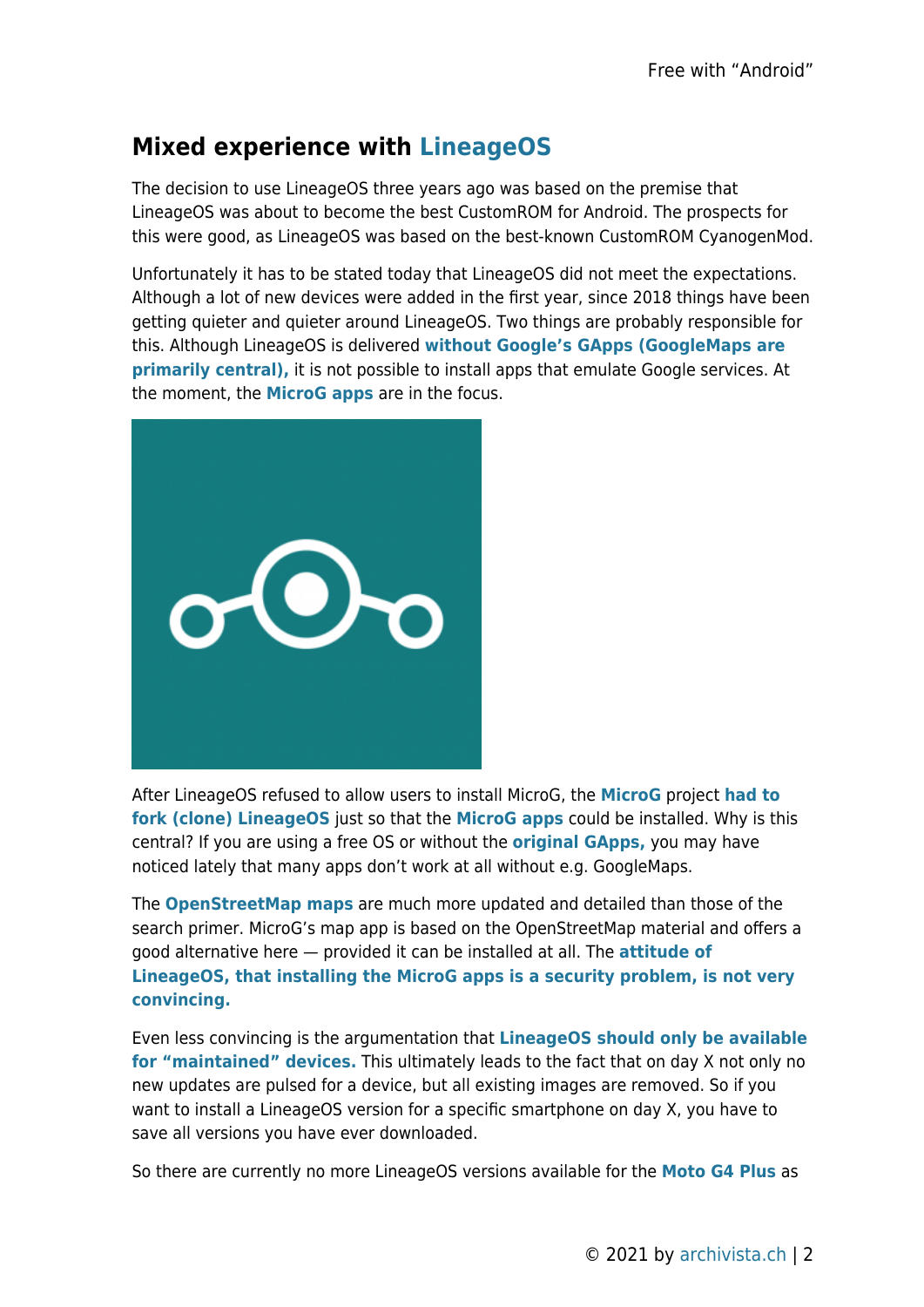well as for the **[LG G6.](https://archivista.ch/cms/de/aktuell-blog/blogs-2017/lg-g6-mit-viel-power/)** For a while this may not be too tragic, but it does (still) cloud the joy of LineageOS.

#### **[e.foundation](https://e.foundation) — off to new shores**

The **[French project /e/](https://e.foundation)** has been around for a good year now. It is difficult to search for /e/ in search engines, but the homepage **[e.foundation](https://e.foundation)** can be easily remembered. What is it all about?



The makers of /e/ create a quite user-friendly free Android from the sources of LineageOS and the MicroG apps. Currently, about 90 devices are supported and those who don't dare to set up their own smartphone themselves can order a **[pre-installed](https://e.foundation/e-pre-installed-refurbished-smartphones/) [smartphone.](https://e.foundation/e-pre-installed-refurbished-smartphones/)** The prices for the devices vary from about 280 (Samsung Galaxy7) to 480 Euro (Samsung Galaxy9+).

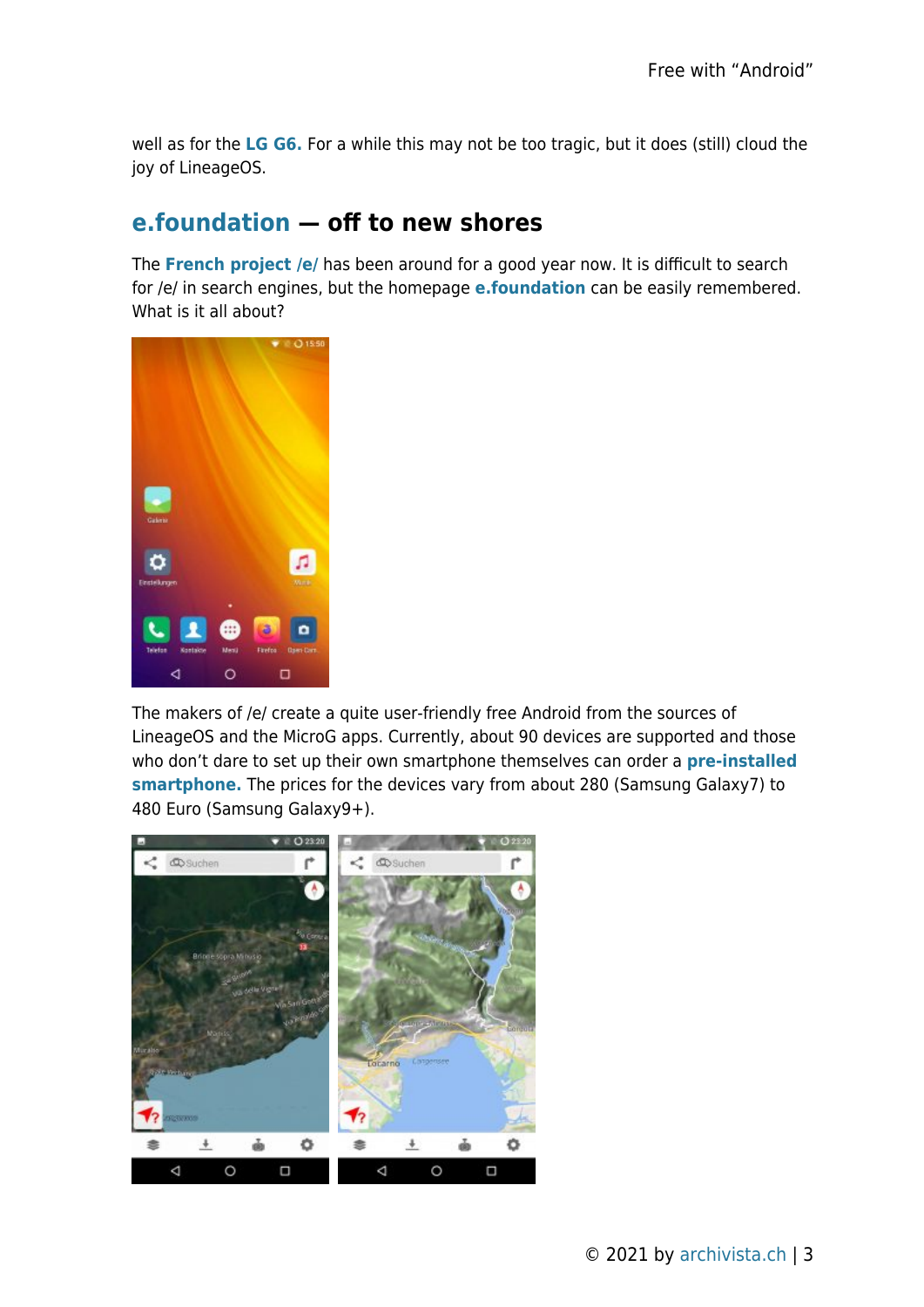The makers around /e/ deliver regular updates, the installation on the Moto G4 Plus worked perfectly. In addition to the MicroG apps, /e/ also delivers **[OpenCamera](https://opencamera.sourceforge.io/)** and **[FDroid](https://f-droid.org/)** and access to its own store. Both points are badly solved with LineageOS. LineageOS does have a camera app, but there have been more or less serious problems with the Moto G4 Plus as well as the LG G6 (e.g. no sound in videos), so that even under LineageOS the free version OpenCamera was soon used.

### **Installing apps made (almost) easy**

Incidentally, the installation of apps without compulsory registration with the PlayStore caused considerable problems with LineageOS for a long time. And unfortunately it is also the case that by no means all apps end up on a third-party portal such as **[aptoide.com](https://aptoide.com)** or **[apkpure.com.](https://apkpure.com)** Therefore the approach of /e/ to provide a separate store is very welcome. There you can find e.g. the SBB (Swiss Raylways) app, even some bank apps are available (e.g. PostFinance).



Nevertheless, for many years "free" users had the problem that apps from the PlayStore could not be installed. For some time now, **[Aurora Store](https://auroraoss.com)** can be used here. However, the version via **[fdroid.org](http://fdroid.org)** can cause problems from time to time. If this is the case, we recommend a direct download from **[auroraoss.com.](https://auroraoss.com)** The version that was available for download at **[malediva.com](https://www.malavida.com/de/soft/aurora-store/android)** in Spain also worked in February 2020.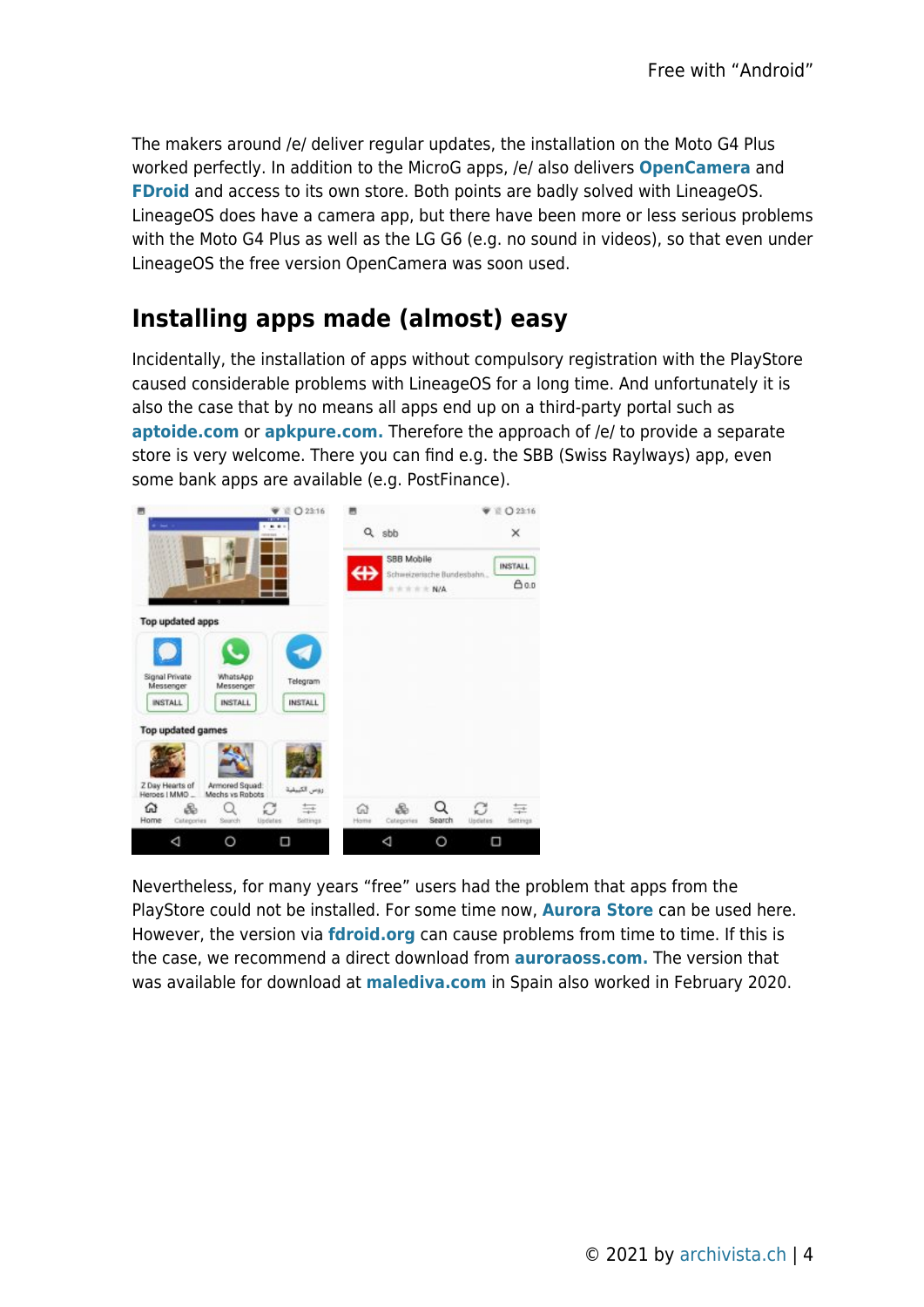

**[Aurora-Store](https://auroraoss.com)** offers the possibility to download apps from PlayStore with a Google account as well as anonymously. Of course this only works for apps that are free of charge. In addition to **[Aurora Store,](https://auroraoss.com)** an app can often also be obtained from the manufacturer's website. A small side note: Apps contain the file extension apk, but by the way they correspond to a normal zip file.



Regardless of this, the question arose as to why on earth a download from the PlayStore should only be possible with registration and device linking. The giant seems to be halfway aware that this doesn't make sense for technical reasons, because schools and companies have accounts that allow downloads without device linking.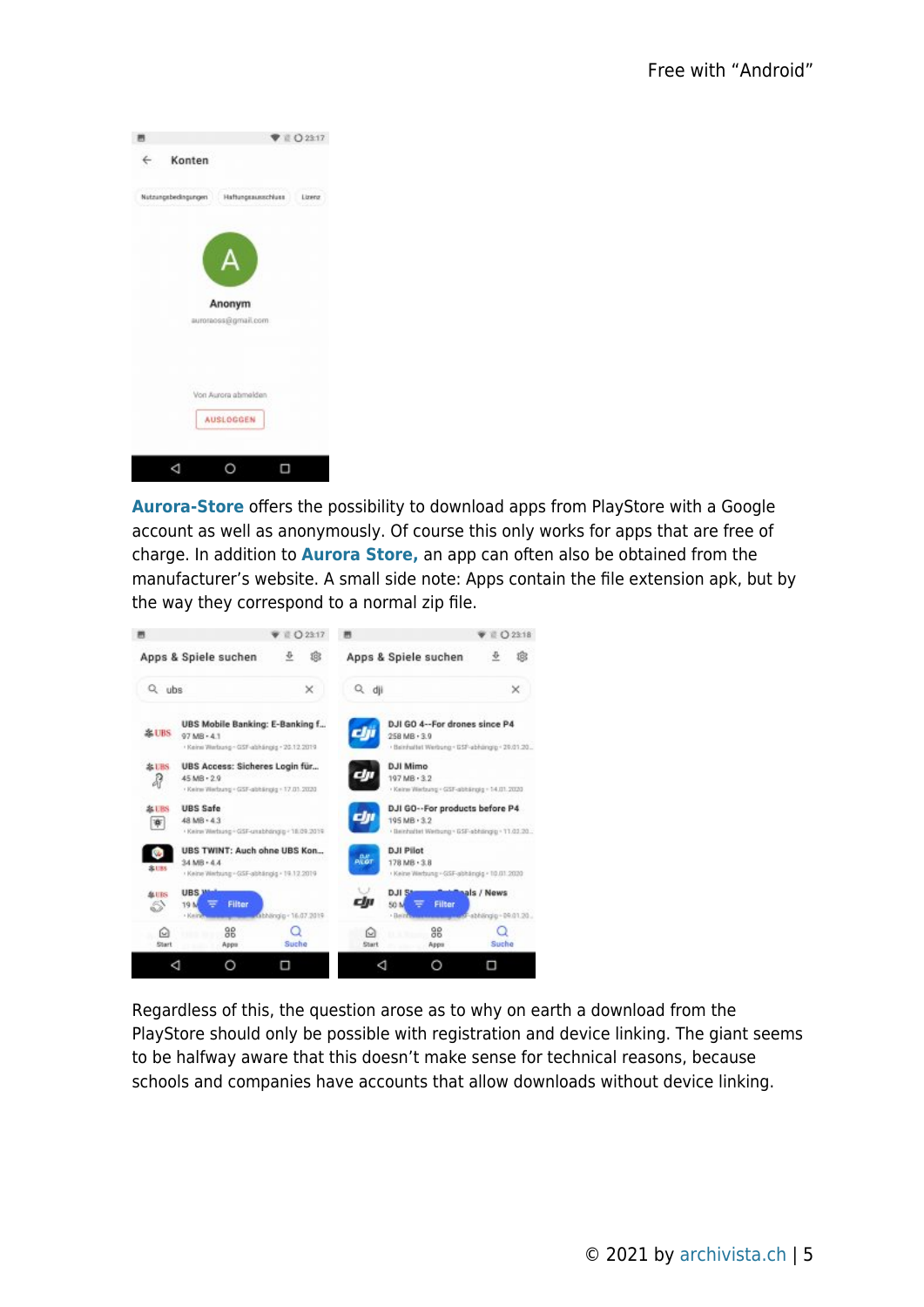

# **LG G6 narrowly escaped the dump**

The last LineageOS for the LG G5 dates from 2018, a version for /e/ for the LG G6 does not exist. Nevertheless, with the site **[xda-developers.com](https://www.xda-developers.com/)** there is a first contact point about the current status of almost any Android smartphone. For example, if you enter LG G6 there, photos of the respective sub-models (H870, H872, US997) will appear.

The European version can always be found under H870. A strikingly large number of questions revolve around the question of whether Android 7.1 instead of 9 can be installed again. In the **[CustomROM section you can find help on possible](https://forum.xda-developers.com/lg-g6/development) [alternatives to the official release of LG.](https://forum.xda-developers.com/lg-g6/development)**

As of February 2020 two versions can be highlighted. One is **[Havoc 3.2](https://sourceforge.net/projects/havoc-os/)** and the other **[PixelExperience.](https://download.pixelexperience.org/)** Both versions are "only" available as unofficial versions. The difference between an "official" and the "unofficial" release is that the former comes directly from the respective CustomROM provider, the latter has an official image of another device adapted for e.g. the LG G6.

It should be noted that the origin of the image files is never conclusively clarified. However, the zip files can be unpacked, which at least allows you to check for any changes. Unfortunately, even with a "free" smartphone, it is not possible to get executable systems without countless firmware files (of which the sources are not available).

But without these unofficial CustomROMs, which are usually created by enthusiastic users of the respective devices, there would be no possibility to install new releases,

# **LG G6 with [PixelExperience](https://download.pixelexperience.org/)**

PixelExperience is a very common CustomROM. The "in-house" pixel devices of the search engine company are used as templates. This also means that PixelExperience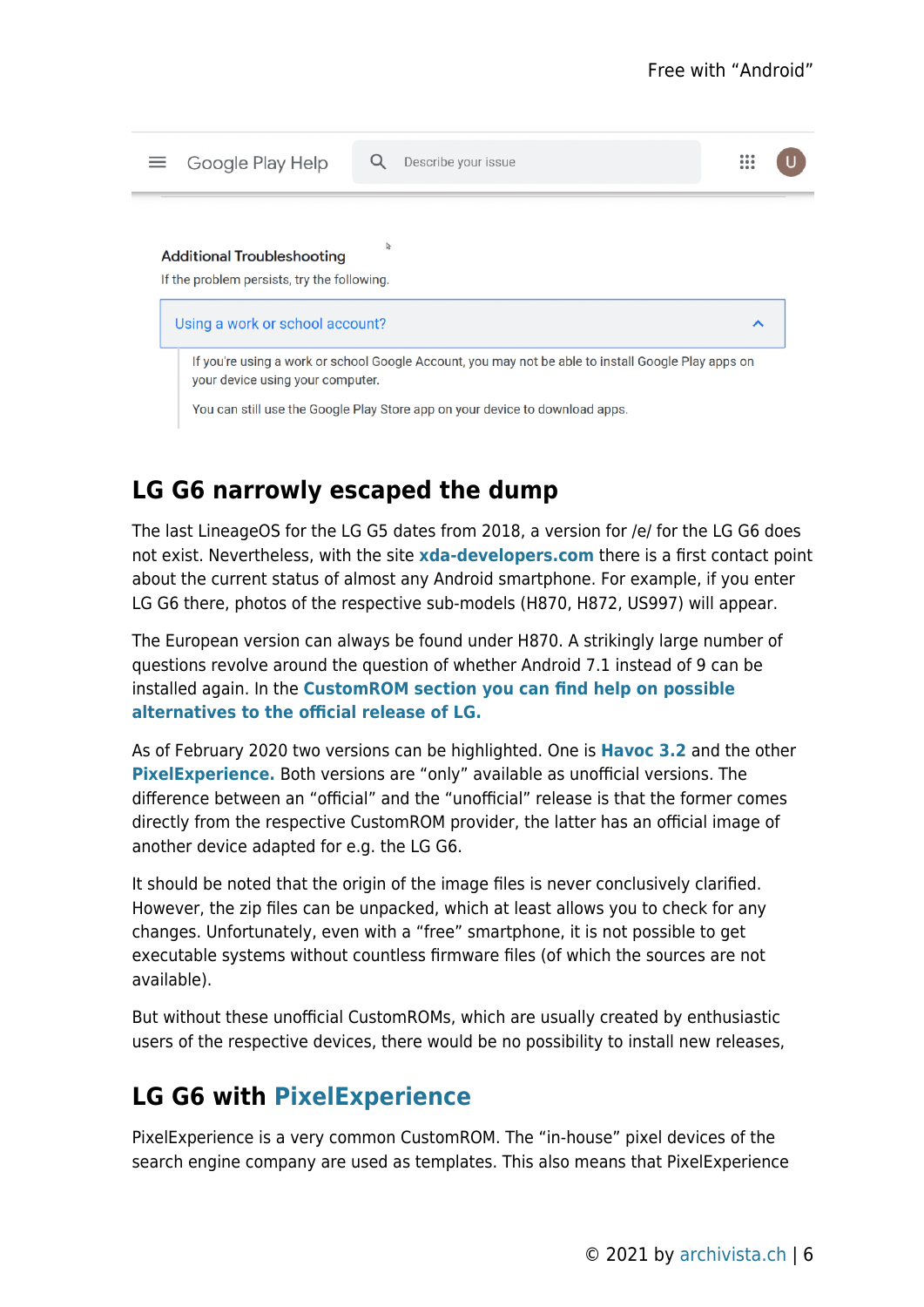comes with all GApps applications. By the way, the GApps are interlocked with the rest in such a way, that if you don't want to use them, it's better not to use PixelExperience.



The experience with PixelExperience teaches that the default settings of the GApps are not for critical consumers. For example, the Google Assistant doesn't have to be activated first, instead screen recordings are sent to Google for text recognition without any queries, location data is transmitted, and even with deactivated WLAN and SIM card without credit, there were update messages, which were again only so short that it was not clear what was happening.



Furthermore, there are links to the cloud at every turn, if you like that, you will find PixelExperience to be a simple alternative to the delivered OS or in the case of the G6, PixelExperience will even bring Android 10 to the LG G6.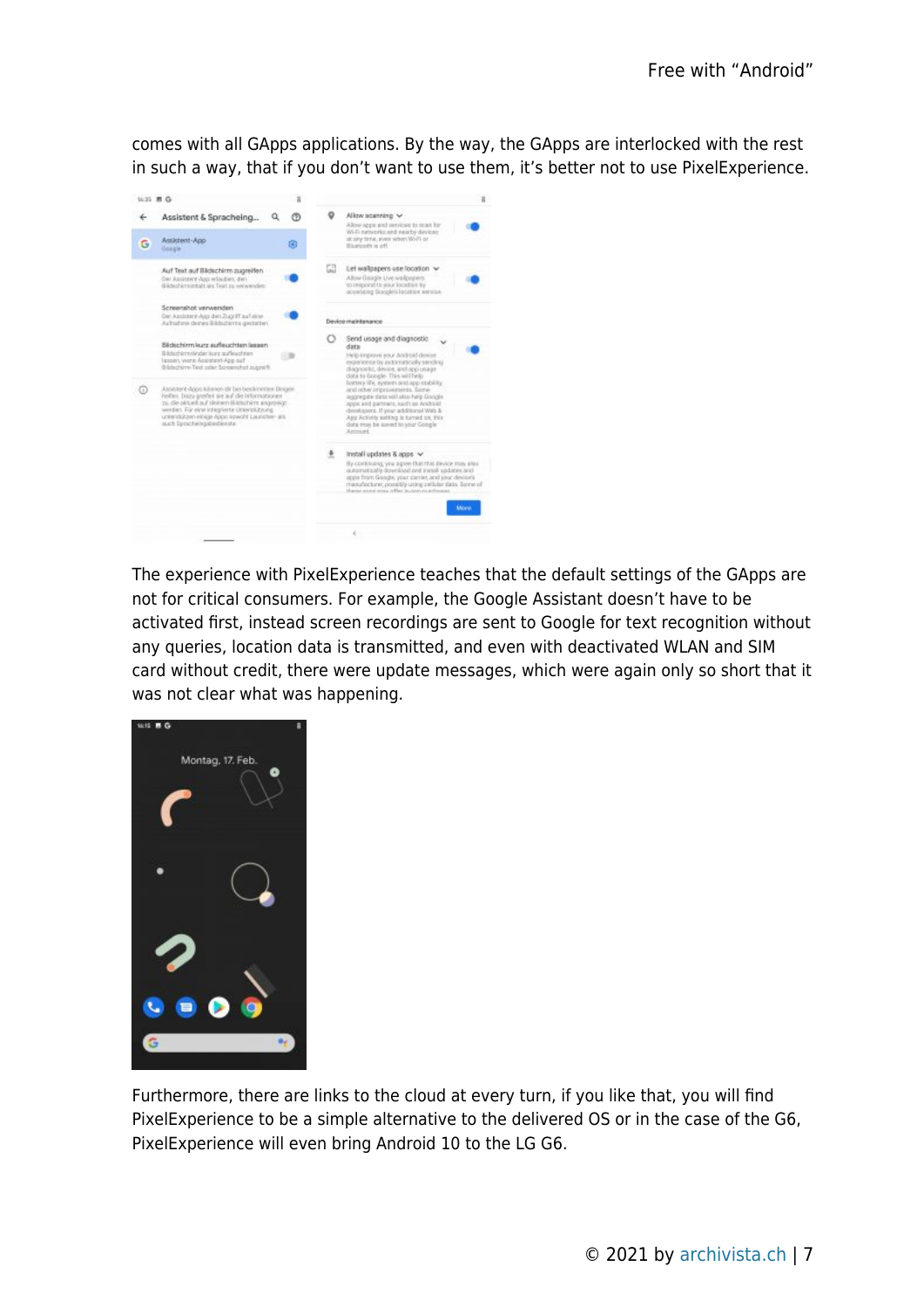### **[Havoc 3.2,](https://sourceforge.net/projects/havoc-os/) very slim and "almost" without Google**

Havoc 3.2 is only about half the size of PixelExperience (0.6 to 1.2 GByte). Nevertheless, Havoc is based on Android 10, but the GApps are not included, which is a good thing. The sources are maintained via **[github.com,](https://github.com/Havoc-OS)** the image files can be obtained via **[sourceforge.net.](https://sourceforge.net/projects/havoc-os/)**



After the start a spartanic user interface appears. Only the pixel launcher is annoying, because with this starter all services are directed to the cloud and the search engine. The Pixel-Launcher cannot be removed (at least without root privileges), but it can be deactivated.



As an alternative, the **[Mi Launcher](https://play.google.com/store/apps/details?id=com.mi.launcher&hl=de_CH)** (not to be confused with Mi Launcher Pro) was replaced, which again strongly reminds of LineageOS. In the end, it takes some unwieldy clicks to set the Mi Launcher permanently. Personally, this seems to be about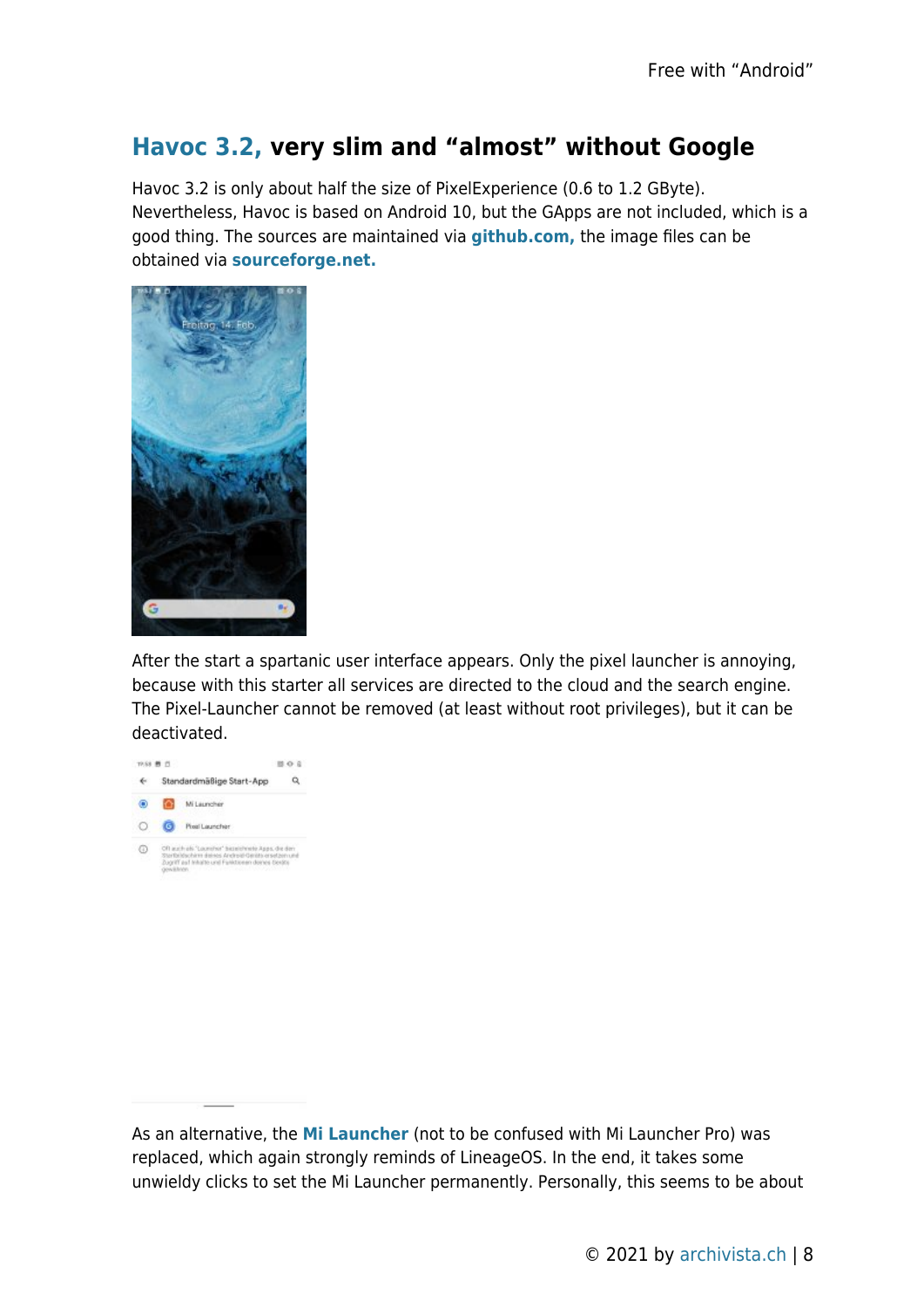as tedious as deactivating Internet Explorer at that time.

Also the gallery is unfortunately no longer usable in the current version, the settings for the cloud are too intrusive. And yes, also the gallery can only be deactivated in Havoc 3.2, an uninstallation is currently not possible.

#### **Problems with the recovery mode**

After the first smartphone was installed, a second LG G6 should be updated in the same way. As described at the beginning, the smartphone has to be started in recovery mode. The process is quite complicated with the LG G6: Long press on the Home button on the back and Volume Down, short release of the Home button on the first screen, then press both buttons again).

Unfortunately, both Android 10 derivatives could not be loaded. At some point (the length of the search is not communicated here) it was discovered that **[TWRP](https://twrp.me/)** (the recovery tool) was not installed in the same version. Consequently, the last version of **[TWRP](https://twrp.me/)** was installed. Afterwards the installation worked perfectly.

Unfortunately, both the creation and the restore of backups failed afterwards. **[TWRP](https://twrp.me/)** gave several errors. A look at the homepage shows that **[TWRP has unfortunately](https://twrp.me/site/update/2019/10/23/twrp-and-android-10.html) [not yet been adapted for Android 10.](https://twrp.me/site/update/2019/10/23/twrp-and-android-10.html)** According to the developer, the changes in the partitions are considerable, so a solution is not expected soon.

# **Orange fox saves (almost) everything**

After numerous attempts with online backups (with root privileges) without any success, a fork for TWRP could finally be found on **<https://files.orangefox.tech>** where the backups worked.

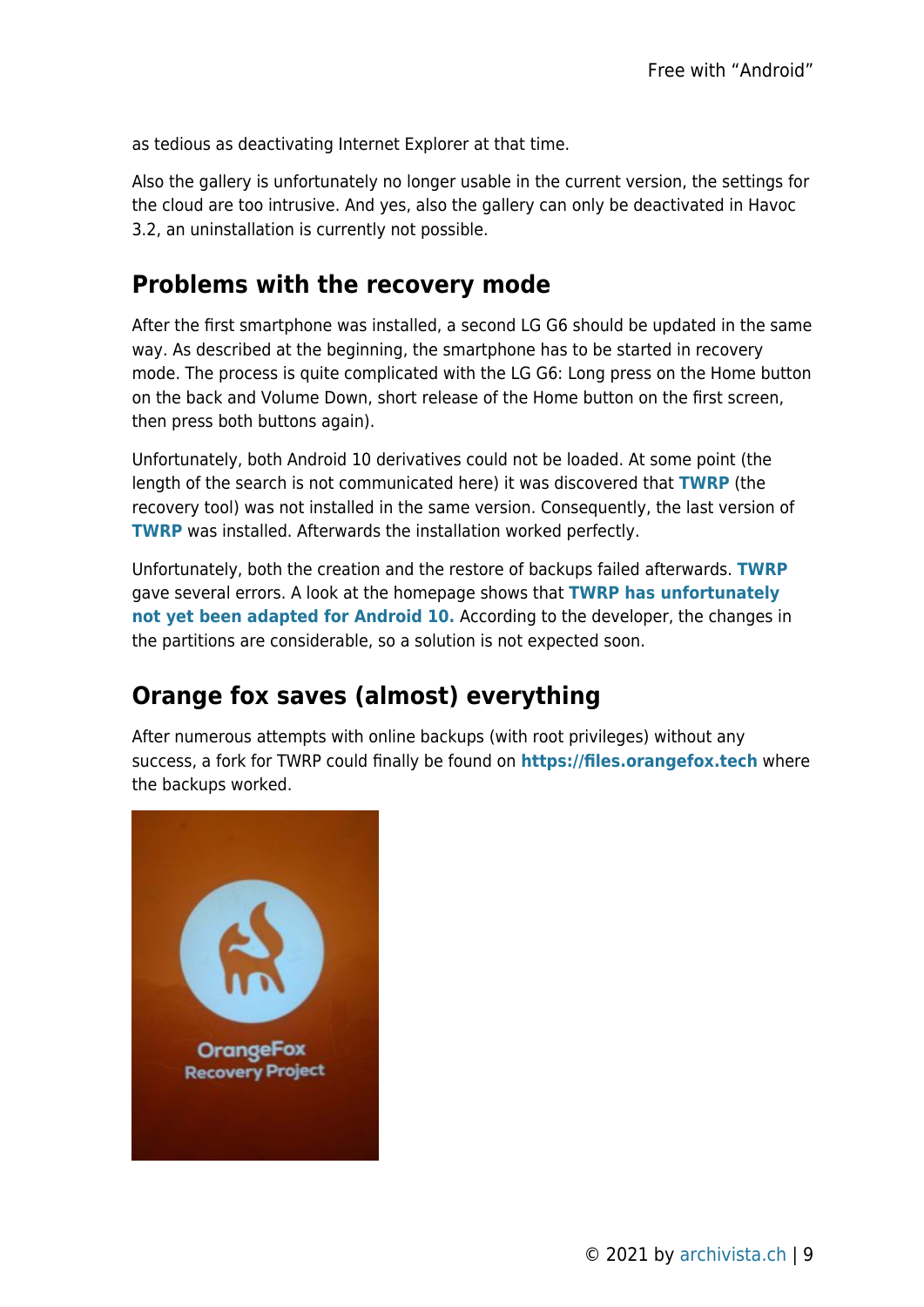Since **[29 January 2020, there is a release candidate for the LG G6 \(H870\).](https://files.orangefox.tech/OrangeFox-Beta/h870/)** The installation is relatively easy, but you have to keep in mind that the recovery partition may only be installed if you make sure that the system is running on the primary partition. Only then can the device be set up to flash the recovery partition again in case of an accident.



To overwrite the recovery partition, the device must be put into boot loader mode. The easiest way to do this is to call the appropriate mode in recovery mode itself. Alternatively, the smartphone can be set to bootloader mode in USB debug mode **[\(see](https://archivista.ch/cms/wp-content/uploads/motog4lineage.pdf) [also the corresponding information in the Moto G4 Plus script \[Grman\]\):](https://archivista.ch/cms/wp-content/uploads/motog4lineage.pdf)**

#### **adb devcies adb reboot bootloader**

Afterwards the desired recovery image can be loaded:

#### **fastboot flash recovery recovery.img**

If necessary, replace 'recovery.img' with another name. With OrangeFox, this file can be taken from the zip file. Then restart the phone (key combination as above) and OrangeFox should show its "face".

Finally this. Currently, only the 'data' partition works during restore, but the desired OS can be installed via a new installation. This also has the positive side effect that the backups become smaller.

### **Even in 2020 the "free" world is not yet perfectly**

Anyone who wants a reasonably "free" smartphone in 2020 does not currently have the worse "cards" than in 2017; some things have become easier (e.g. installing apps). Filming and photo shoots succeed with OpenCamera in good quality, although support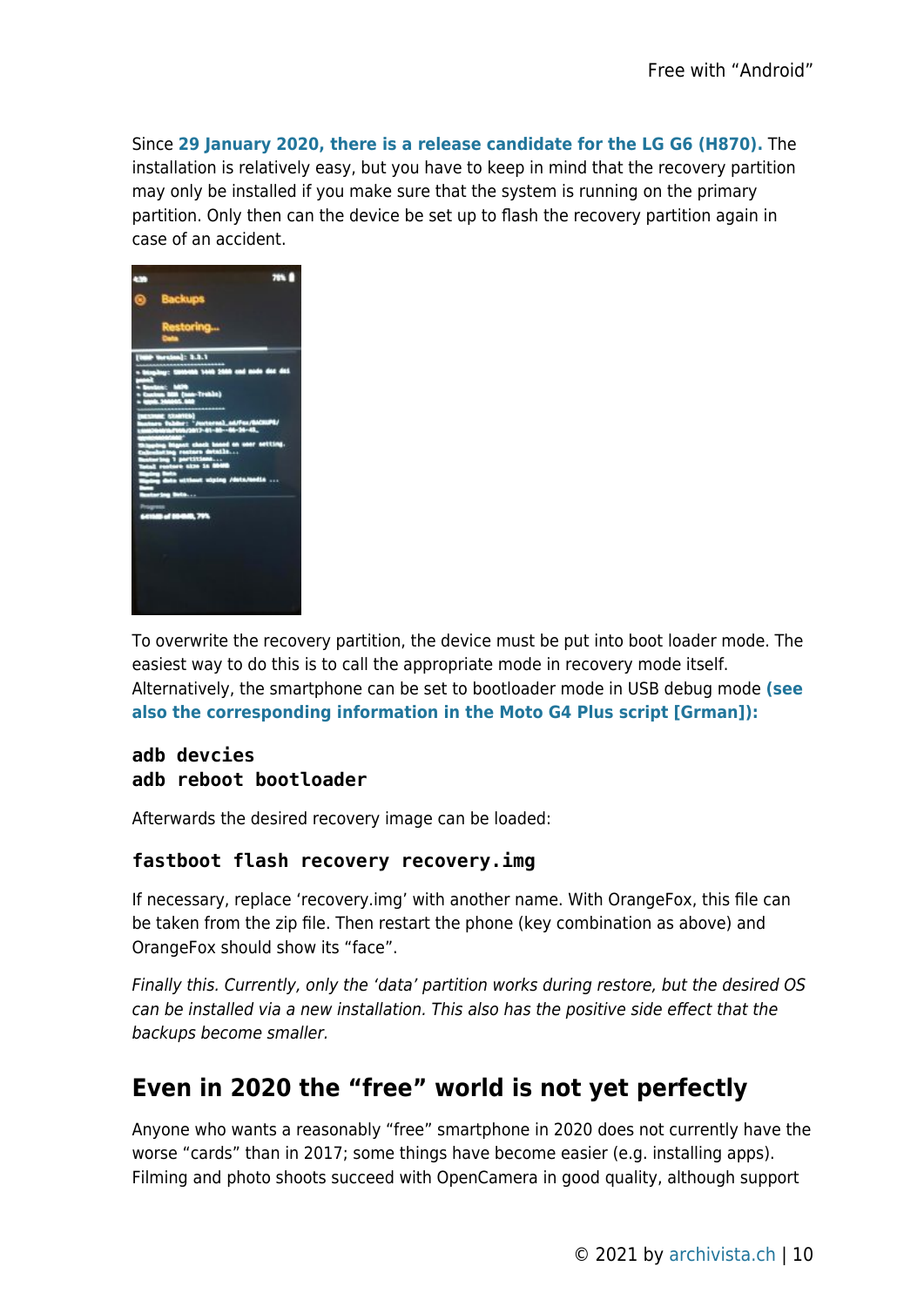for 4K on the LG G6 is unfortunately still not available.

Less pleasing are incompatibilities in the substructure, which devoured considerable hourly balances during testing, so that backups can also be made with an Android 10 based CustomROM.



After three years, both the Moto G4 Plus and the LG G6 can be supplied with the latest software quickly, even though both devices are no longer sold as new devices in the shops. Those who have **[purchased an LG G6 via azurgo.ch](https://azurgo.ch/produkt/smartphone-lg-g6-mit-lineageos/)** can upgrade to Havoc 3.2 for a flat fee of sFr. 100. Those who want to switch to an **[open source](https://e.foundation/e-pre-installed-refurbished-smartphones/) [smartphone are recommended to purchase a Samsung device via the](https://e.foundation/e-pre-installed-refurbished-smartphones/) [e.foundation.](https://e.foundation/e-pre-installed-refurbished-smartphones/)**

### **Linux alternatives 2020 on the way?**

The /e/ phone is just a start, because without the above offer there would be virtually no possibility to buy a free and directly usable smartphone in Europe in 2020. Although the first **[Librem5 smartphones](https://puri.sm/products/librem-5/)** are currently scheduled for delivery, it is still unclear in 2020 (as in 2017) where the Libren5 will be heading. In addition, the price of a good CHF 800 (the device can only be ordered in the USA) should act as a deterrent.

The **[PinePhone](https://www.pine64.org/pinephone/)** has also been available for a few months now. At just under USD 150, it is quite inexpensive, but even here, it is not currently productive. Both the Librem5 and the **[PinePhone](https://www.pine64.org/pinephone/)** do not work on the basis of Android. Whether a pure Linux smartphone 2020 will still have a chance remains to be seen. It should be added here that the Nokia 900 already had this more than 10 years ago in a quality that both products can only dream of at the moment. For a functioning market an alternative to Android and iOS would be bitterly necessary.

Whether this will work, we will see. After all, it can be added that Nokia once had a